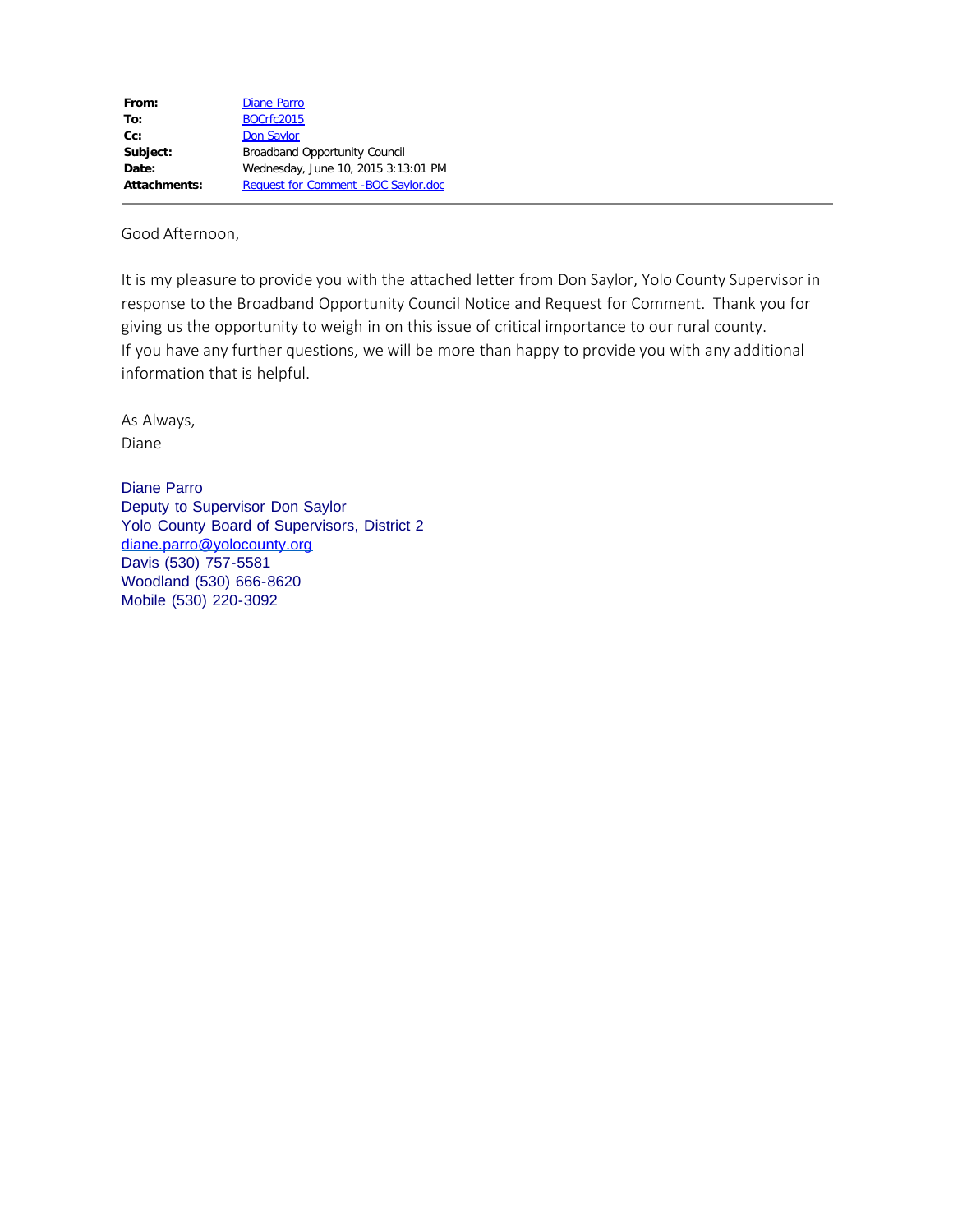County of Yolo **DON SAYLOR** 



625 Court Street, Room 204 Woodland, CA 95695-1268 (530) 666-8622

Chair, Representing District 2

District Office: 600 A Street, Suite B

Davis, CA 95616 (530) 757-5557 Office (530) 666-8193 Fax

June 9, 2015

National Telecommunications and Information Administration U.S. Department of Commerce 1401 Constitution Avenue NW., Room 4626 ATTN: Broadband Opportunity Council Washington, DC 20230

Dear Ms Mensah and Mr. Strickling,

I commend President Obama on his action to address the very critical issue of access to broadband through the creation of the Broadband Opportunity Council. It is my pleasure to submit these comments which apply to two of the key questions posed in the Notice and Request for Comment published in the April 29, 2015 Federal Register. My comments address the following two specific questions.

23. *How can the federal government make broadband technologies more available and relevant for vulnerable populations?*

26. *What specific provisions should the Executive Branch agencies consider to facilitate broadband deployment and adoption in such rural areas?*

Over the past 4 ½ years I have served as a Yolo County Supervisor and have focused on three key priorities: restoration of the safety net for our most vulnerable residents; fostering economic prosperity; and collaboration and sharing of services. The issue of lack of access to broadband in our community is at the heart of all of these priorities.

Yolo is a county of 200,000 residents with one of our nation's richest agricultural histories but not a large revenue base. Our four cities have many businesses based on agriculture and food products and we are the home to UC Davis, the world's leading institution of agricultural research. Our eastern border is just 12 miles from our State Capital and our western border is a mere 50 miles from Silicon Valley. Yet, 8 of our communities are underserved and 6 are unserved based on CPUC definitions. Even within our cities coverage is inconsistent.

Here are our key problems:

- Most of our county based, on geography, lacks basic infrastructure to support broadband
- Providers have not shown any interest in investing in our rural communities
- Economic prosperity depends on our ability to use technology and we lag behind more as time goes on
- Our ability to provide telehealth is inadequate
- The digital divide is exasperating already wide gaps in opportunities we can provide for education and advancement in learning